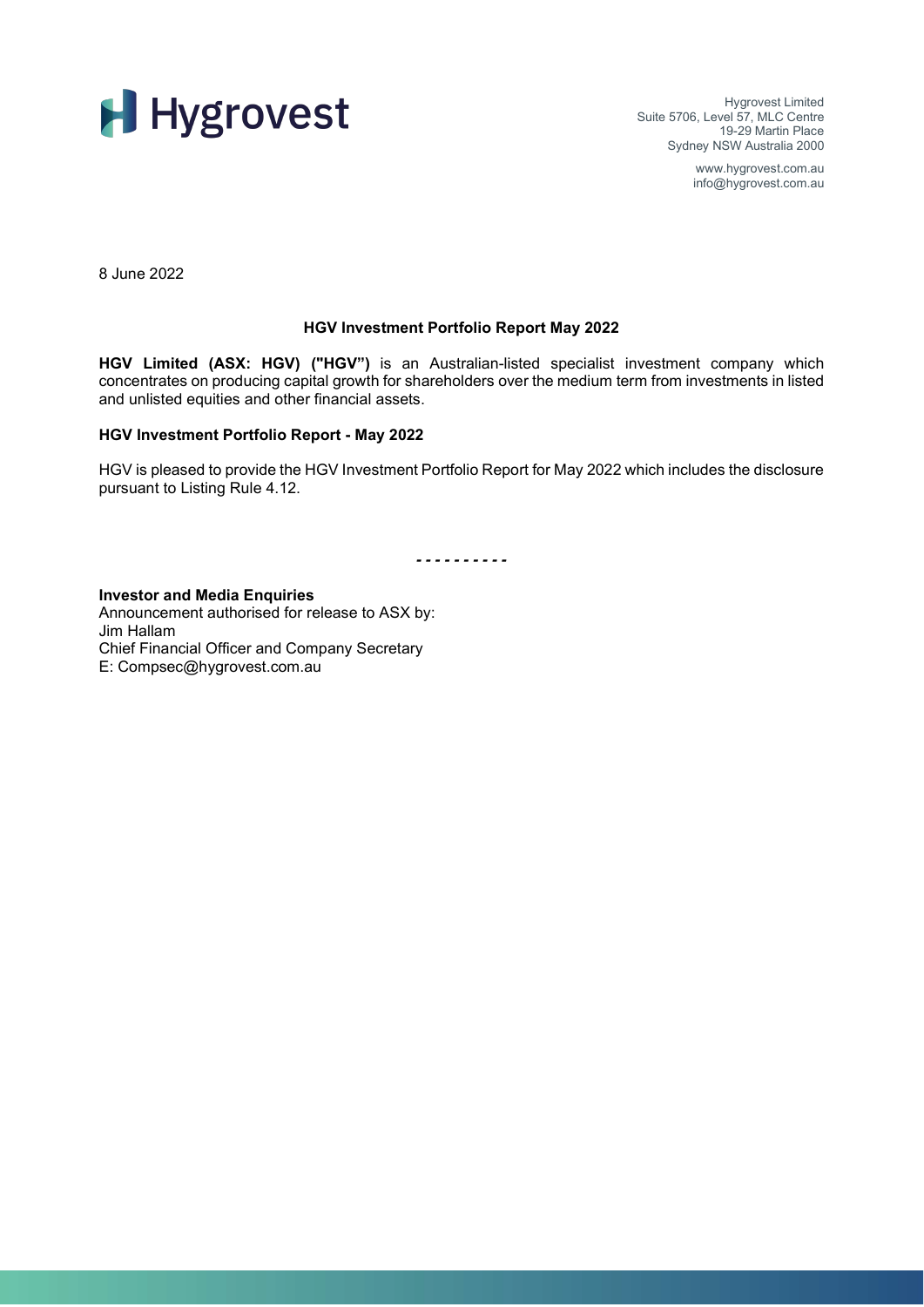### *About HGV*

*HGV Limited (ASX:HGV) ("HGV") ABN 91 601 236 417 is an Australian-listed specialist investment company which*  concentrates on producing capital growth for shareholders over the medium term from investments in listed and unlisted *equities and other financial assets.*

### *Important Notice*

*This announcement contains reference to certain intentions, expectations, future plans, strategy and prospects of HGV. Those intentions, expectations, future plans, strategy and prospects may or may not be achieved. They are based on certain assumptions, which may not be met or on which views may differ and may be affected by known and unknown risks. The performance and operations of HGV may be influenced by a number of factors, many of which are outside the control of HGV. No representation or warranty, express or implied, is made by HGV, or any of its directors, officers, employees, advisers or agents that any intentions, expectations or plans will be achieved either totally or partially or that any particular rate of return will be achieved. Given the risks and uncertainties that may cause HGV's actual future*  results, performance or achievements to be materially different from those expected, planned or intended, recipients *should not place undue reliance on these intentions, expectations, future plans, strategy and prospects. HGV does not warrant or represent that the actual results, performance or achievements will be as expected, planned or intended. Nothing in this material should be construed as either an offer to sell or a solicitation of an offer to buy or sell securities. It does not include all available information and should not be used in isolation as a basis to invest in HGV. This document does not constitute any part of any offer to sell, or the solicitation of an offer to buy, any securities in the United States or to, or for the account or benefit of any "US person" as defined in Regulation S under the US Securities Act of 1993 ("Securities Act"). HGV's shares have not been, and will not be, registered under the Securities Act or the securities laws of any state or other jurisdiction of the United States, and may not be offered or sold in the United States or to any US person without being so registered or pursuant to an exemption from registration including an exemption for qualified institutional buyers.*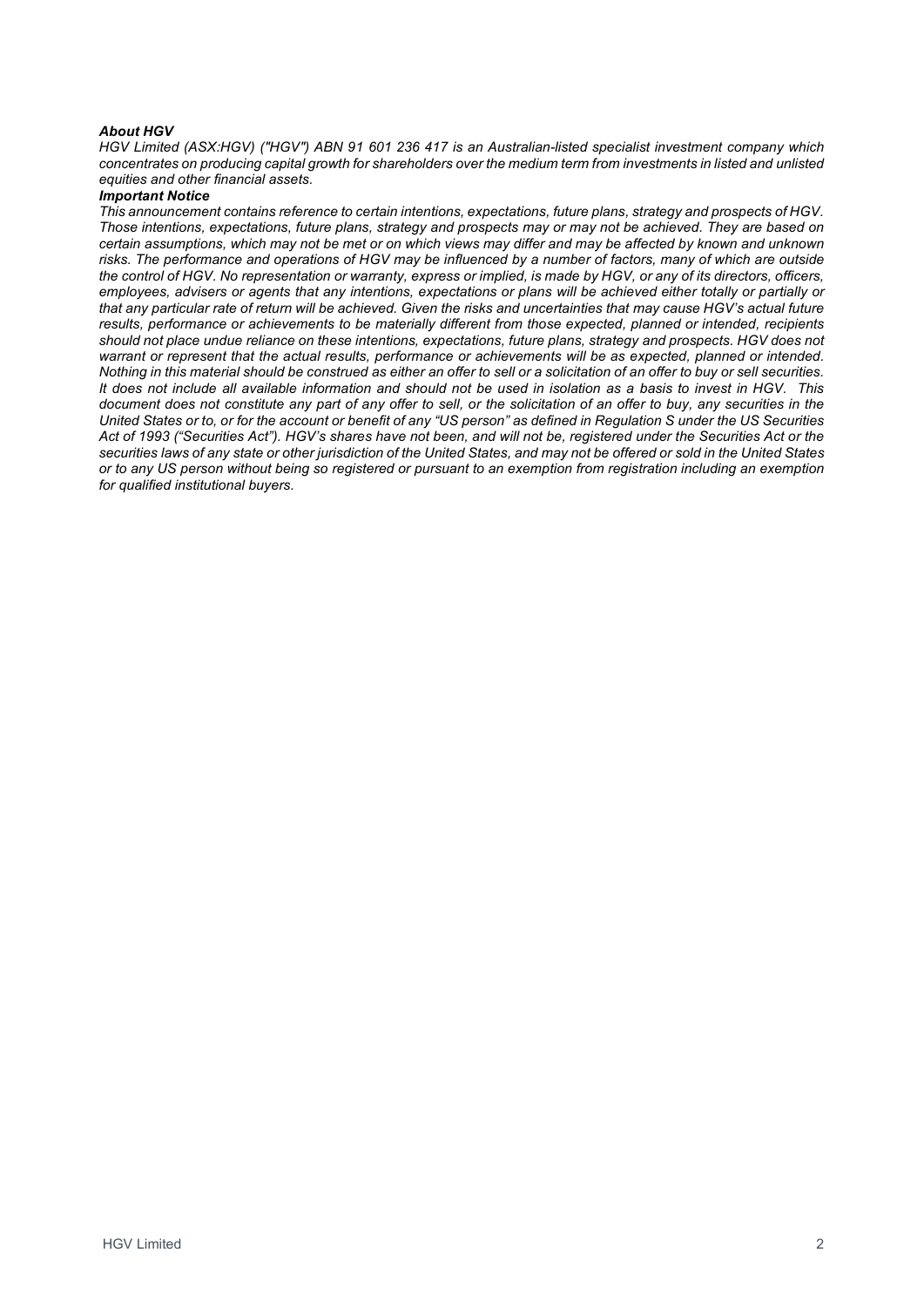

# **Investment Portfolio Report** May 2022

#### *Important Notice*

*This announcement contains reference to certain intentions, expectations, future plans, strategy and prospects of HGV. Those intentions, expectations, future plans, strategy and prospects may or may not be achieved. They are based on certain assumptions, which may not be met or on which views may differ and may be affected by known and unknown risks. The performance and operations of HGV may be influenced by a number of factors, many of which are outside the control of HGV. All information is unaudited unless stated otherwise. No representation or warranty, express or implied, is made by HGV, or any of its directors, officers,*  employees, advisers or agents that any intentions, expectations or plans will be achieved either totally or partially or that any particular rate of return will be achieved. Given the risks and uncertainties that may cause HGV's actual future results, performance or achievements to be materially different from those expected, planned *or intended, recipients should not place undue reliance on these intentions, expectations, future plans, strategy and prospects. HGV does not warrant or represent*  that the actual results, performance or achievements will be as expected, planned or intended. Nothing in this material should be construed as either an offer to sell *or a solicitation of an offer to buy or sell securities. It does not include all available information and should not be used in isolation as a basis to invest in HGV. This*  document does not constitute any part of any offer to sell, or the solicitation of an offer to buy, any securities in the United States or to, or for the account or benefit of any "US person" as defined in Regulation S under the US Securities Act of 1993 ("Securities Act"). HGV's shares have not been, and will not be, registered under *the Securities Act or the securities laws of any state or other jurisdiction of the United States, and may not be offered or sold in the United States or to any US person without being so registered or pursuant to an exemption from registration including an exemption for qualified institutional buyers. The investment returns*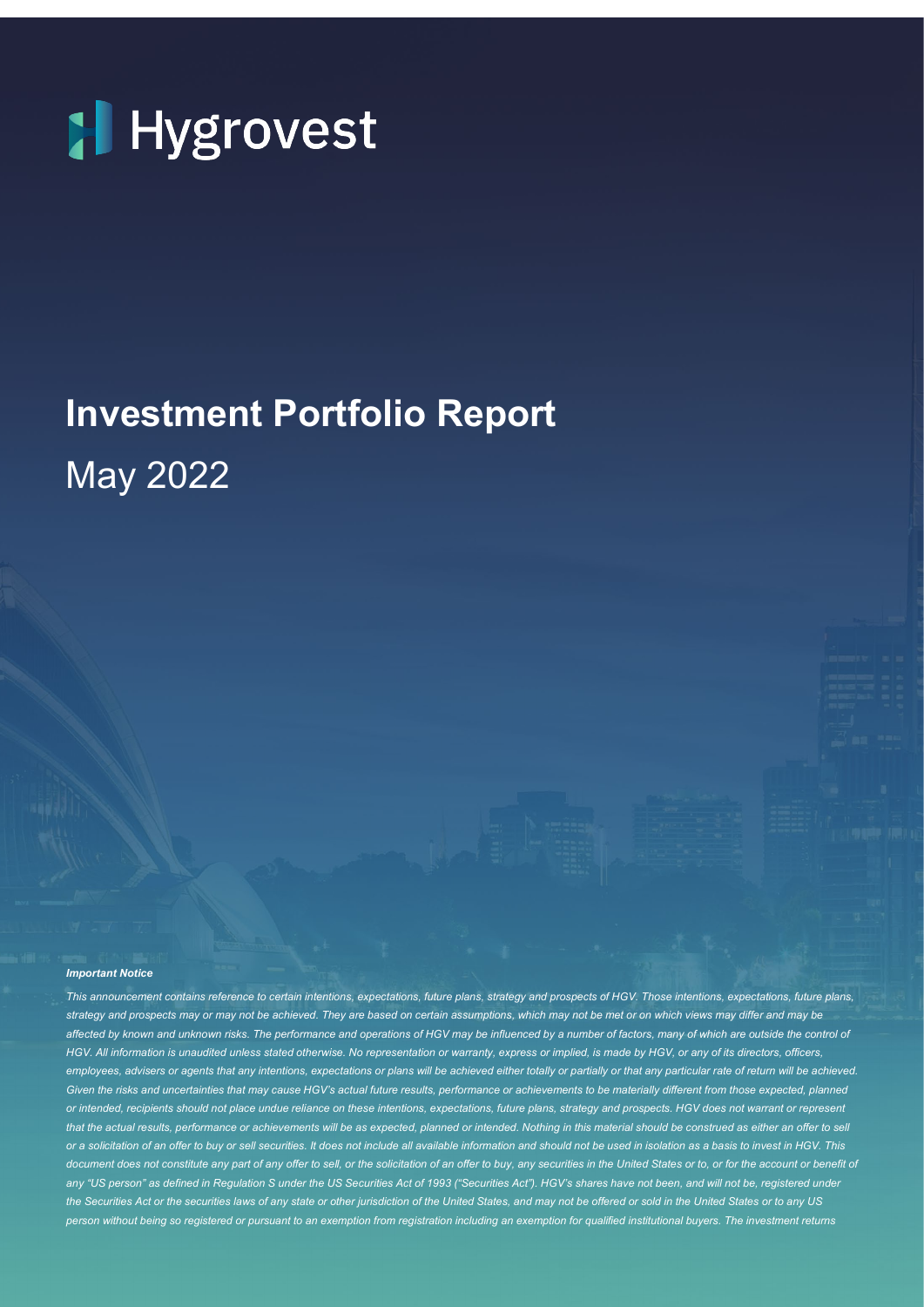## **Investment Portfolio Report**

Hygrovest (ASX: HGV) | ABN 91 601 236 417

## **About Hygrovest**

Hygrovest Limited ("Hygrovest") (ASX: HGV) is an Australianlisted, specialist investment company that has traded on the ASX since 2015. Investors in Hygrovest gain exposure to a portfolio which concentrates on producing capital growth for shareholders over the medium term from investments in listed and unlisted equities and other financial assets.

Investments are managed by Parallax Ventures Inc., a specialist management company in Canada.

Since 2015, Hygrovest has created a significant number of investment opportunities from its connections in Canada and Australia in the private investment sector and realised exits to the benefit of Hygrovest and its shareholders:

| 23                  | 11                                 | 4              | 11          |  |  |
|---------------------|------------------------------------|----------------|-------------|--|--|
| <b>Primary</b>      | <b>Follow on</b>                   | <b>Private</b> | Sale of     |  |  |
| <b>Acquisitions</b> | investments <sup>1</sup> to public |                | investments |  |  |

## **Hygrovest Investment Performance[2](#page-3-1)**

| <b>HGV Historical Performance - period ended</b> |         |                                       |       |           | 31-May-22          |
|--------------------------------------------------|---------|---------------------------------------|-------|-----------|--------------------|
|                                                  | 1 month | Financial year to<br>3 months<br>date |       | 12 months | Since<br>inception |
| Pre tax return                                   | (12)%   | $^{\prime}$ 18)%                      | (34)% | (33)%     | (19)%              |

For Hygrovest's latest investor presentations and news, please visit **[www.hygrovest.com.au](http://www.hygrovest.com.au/)**

| <b>General Investor Queries Share Registry</b> |                                  |  |  |  |  |
|------------------------------------------------|----------------------------------|--|--|--|--|
| $E:$ info@hygrovest.com.au                     | <b>Automic Registry Services</b> |  |  |  |  |
| W: hygrovest.com.au                            | P: 1300288664                    |  |  |  |  |
|                                                | W: automic.com.au                |  |  |  |  |
|                                                |                                  |  |  |  |  |

## **Performance Update**

**Net Tangible Asset Value Per Share Before Tax[3](#page-3-2) as at 31 May 2022**

**\$0.1243**

**Net Asset Value as at 31 May 2022 \$27m** 

**Discount of HGV share price to Net Asset Value as at 31 May 2022**

# **45% p.a.**

| <b>Key Metrics as at</b>                      | $31-May-22$ | <b>AUD</b> |
|-----------------------------------------------|-------------|------------|
| Net Asset Value                               | m           | 27         |
| Investee Porfolio (ex cash)                   | m           | 30         |
| Cash                                          | m           | 2          |
| Net Tangible Asset per share -                |             | 0.1243     |
| pre-tax (issued pursuant to LR 4.12)          |             |            |
| Net Tangible Asset per share -                |             | 0.1169     |
| post tax (issued pursuant to LR 4.12)         |             |            |
| Net Asset Value per share                     |             | 0.1173     |
| HGV share price (ASX)                         |             | 0.065      |
| Market capitalisation                         | m           | 15         |
| Number of investments (ex cash)               |             | 10         |
|                                               |             | Listed     |
| <b>ASX</b> Investment Type                    |             | Investment |
|                                               |             | Company    |
| Initial Public Offering Date (inception date) |             | 22-Jan-15  |
| No. of ordinary shares on issue               | m           | 230        |

### **Hygrovest shareholder communications**

Webinars and copies of announcements related to Hygrovest's operations may be found on the Hygrovest website: **[www.hygrovest.com.au.](http://www.hygrovest.com.au/)** Hygrovest will hold a live audio webinar of the Investor Conference Call in July 2022. In the webinar, Michael Curtis, HGV Non-Executive Director and Managing Partner of Parallax Ventures Inc, the asset manager of Hygrovest's investments, will give an update on Hygrovest's major investments.

<span id="page-3-2"></span><span id="page-3-0"></span><sup>1</sup> Includes investments in existing investees.

<span id="page-3-1"></span><sup>2</sup> Inception is 30 June 2018 being the date when Hygrovest commenced accounting for investments as an investment entity.

<sup>3.</sup>Net Tangible Asset Value per share – unaudited, before tax on unrealised gains on investment portfolio. The financial information within this report is unaudited.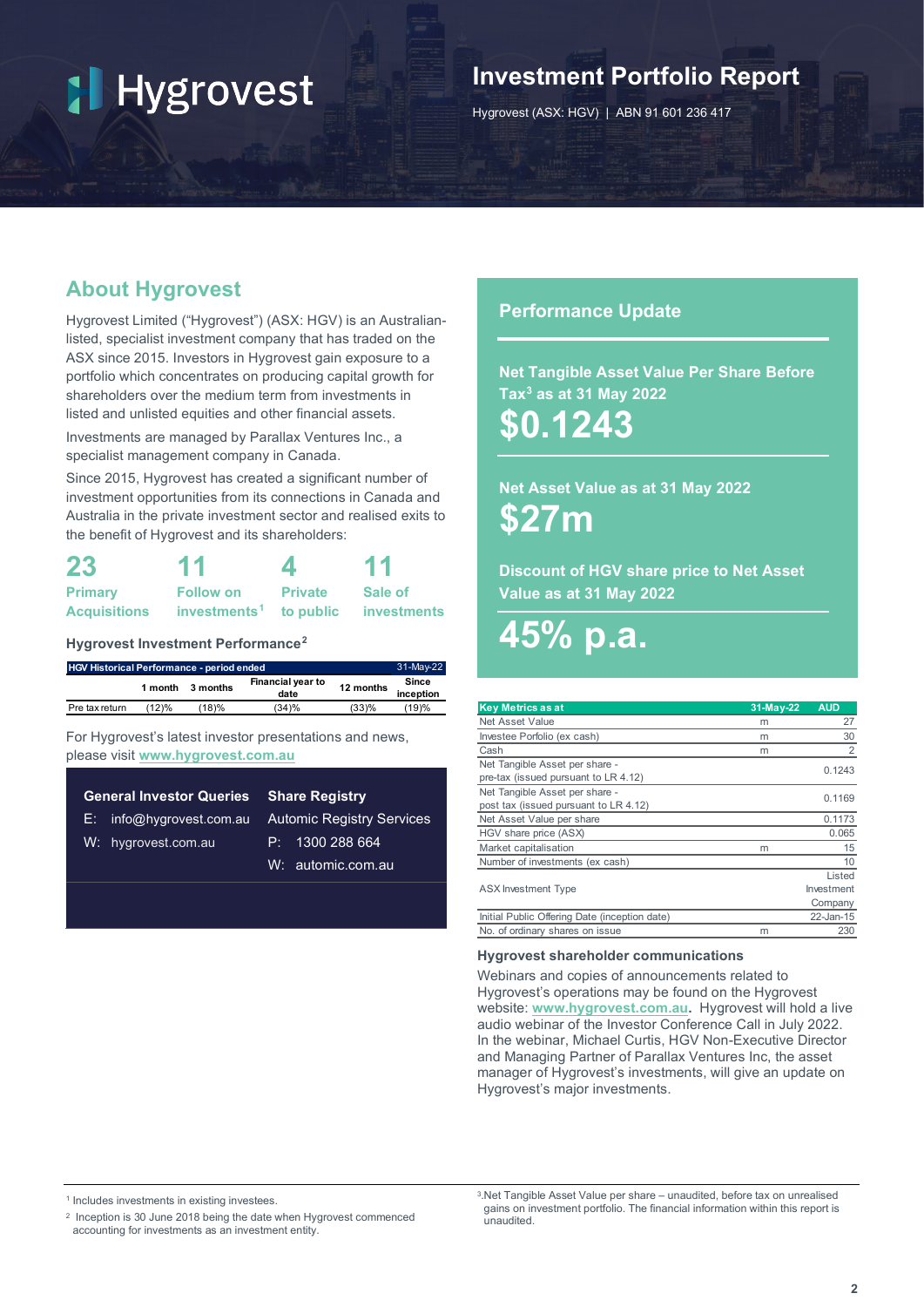## **Investment Portfolio Report**

Hygrovest (ASX: HGV) | ABN 91 601 236 417

## **HYGROVEST NEWS**

## **Performance of Hygrovest Portfolio May 2022**

During May 2022, HGV's Net Asset Value (before provision for deferred tax) decreased by 12%. HGV has produced a loss of 33% for the financial year to 31 May 2022 which was a significant improvement on the 74% loss in the listed Canadian cannabis index as 73% of HGV's investment portfolio remains held in cannabis companies. HGV's negative performance in NAV in May 2022 was primarily due to:

- a) the decline in value of HGVs listed securities with a 19% decrease in the Canadian listed cannabis index;
- b) the consequential devaluation of HGV's investment in Weed Me (from \$14m to \$12m) arising from the impact of loss during May in the listed Canadian cannabis index<sup>[4](#page-4-0)</sup> and its negative impact on the valuation multiple<sup>[5](#page-4-1)</sup> applied to value HGV's investment in Weed Me<sup>6</sup>. Weed Me continued to increase its rolling twelve months net revenue; and
- c) a devaluation of HGV's investment in Sequoya (\$2.7m to \$0.9m) following review of the company's business outlook together with the decrease in the valuation multiple applied to its revenue. The valuation multiple had declined by 48% since the last revaluation of Sequoya in March 2022.

These negative events were partially offset by the revaluation of HGV's investment in Entourage Health Corp (ENT) and following the proposal by ENT to redeem its notes at 60% of face value compared to 36% before the announcement of this proposal.

Whilst the volatility in the listed Canadian cannabis securities is disappointing and in particular its short term impact on the valuation of Weed Me, HGV continues to value its investment to reflect material changes in valuation metrics and remains confident of continuing growth in the Weed Me business.

### **Portfolio Investment Strategy**

HGV is seeking to reduce the 44% gap of the share price to NAV (five cents per HGV share) by:

- a) working with HGV's largest investment, Weed Me, to achieve a liquidity event during 2022 to provide HGV with the option of realising a material portion of HGV's investment;
- b) realising underperforming and or illiquid investments HGV is expecting to divest its investment in ENT by 30 June 2022 (other investments which fall into this category include BevCanna and Vintage Wines Estates); and
- c) invest surplus funds in companies which provide our Shareholders with high capital growth potential either derived from sector specific or company specific growth opportunities.

Funds received from divestments would be applied as dividends<sup>[7](#page-4-3)</sup> to HGV Shareholders and/or making investments which the Board considers to be the prospect of higher capital growth and allow HGV to diversify away from the underperforming cannabis sector.

HGV has funds available to deploy in new investments and will also seek to realise existing investments to recycle capital into opportunities which HGV considers having greater potential for capital growth. HGV's current strategy in respect of individual investments is detailed in section 7 of Appendix One. HGV's flexibility in exiting some of its investments remains restricted given the escrow arrangements which will unwind during the next 18 months.

### **Portfolio Developments**

HGV has agreed to support the proposed changes to the terms of the unsecured convertible debentures issued by Entourage Health Corp (ENT or the Company) which would allow HGV to divest its investment in ENT convertible debentures (the Notes).

The release by ENT on 14 May 2022 details the changes proposed by the Company which would allow HGV to complete the divestment of ENT which brings forward the maturity date from 25 September 2022 to 30 June 2022 and reduce the redemption percentage from 100% to 60% of face value (the Note Proposals).

<span id="page-4-0"></span><sup>4</sup> There was a similar declines in listed Australian cannabis companies

<span id="page-4-1"></span><sup>5</sup> The EV/NR multiple increased from 3 to 2.5 during the month of review based on the sample of listed Canadian companies used by HGV

<span id="page-4-2"></span><sup>6</sup> The valuation is periodically reviewed with reference to material changes in net revenue and market valuation multiples

<span id="page-4-3"></span><sup>7</sup> Refer HGV's dividend policy in Appendix One of this publication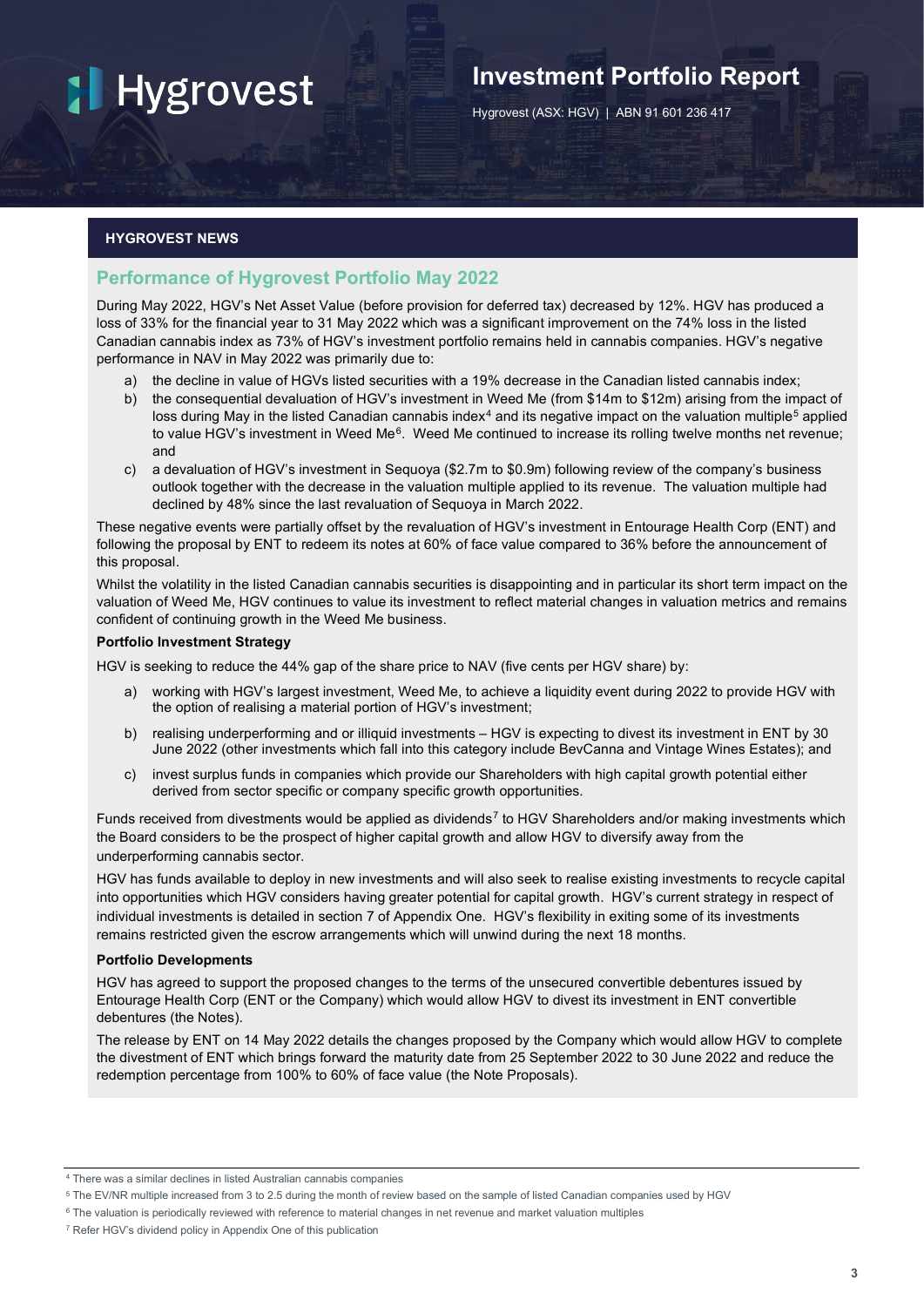## **Investment Portfolio Report**

Hygrovest (ASX: HGV) | ABN 91 601 236 417

ENT announced that a meeting of ENT Noteholders will be held on 20 June 2022 to consider the Note Proposals. HGV has signed a Voting Agreement to vote in favour of the changes. If the meeting of ENT Noteholders approves the amendments, ENT will redeem HGV's Notes for CAD3.6m plus accrued interest on or around 30 June 2022.

On the basis that ENT Noteholders approve the resolutions, HGV will have generated a loss of 18% on the original investment (after inclusion of cash interest received). Whilst the investment in HGV's Notes has been well below expectations at the time of initial investment, it should be noted that the return is materially above that for the listed Canadian cannabis sector which has declined approximately 75% since January 2020.

The divestment was negotiated by HGV's asset manager, Parallax Ventures Inc, on behalf of HGV.

"*The divestment of HGV's investment in ENT is at a significant premium to our book value before the proposal was announced and is an important step in realising HGV's underperforming cannabis investments and applying those funds to sectors which have higher growth prospects*" said Mr Wall, HGV's Chairman.

## **Funding Position**

HGV is well positioned to create value from its existing portfolio with a liquid balance sheet and cashflows from its investments. Assuming that ENT noteholders approve the early redemption of its convertible debentures, HGV will have cash of approximately \$6.5m with immaterial current liabilities which provides HGV with flexibility to fund flow on investments, effect timing of investment exits and HGV's operating requirements.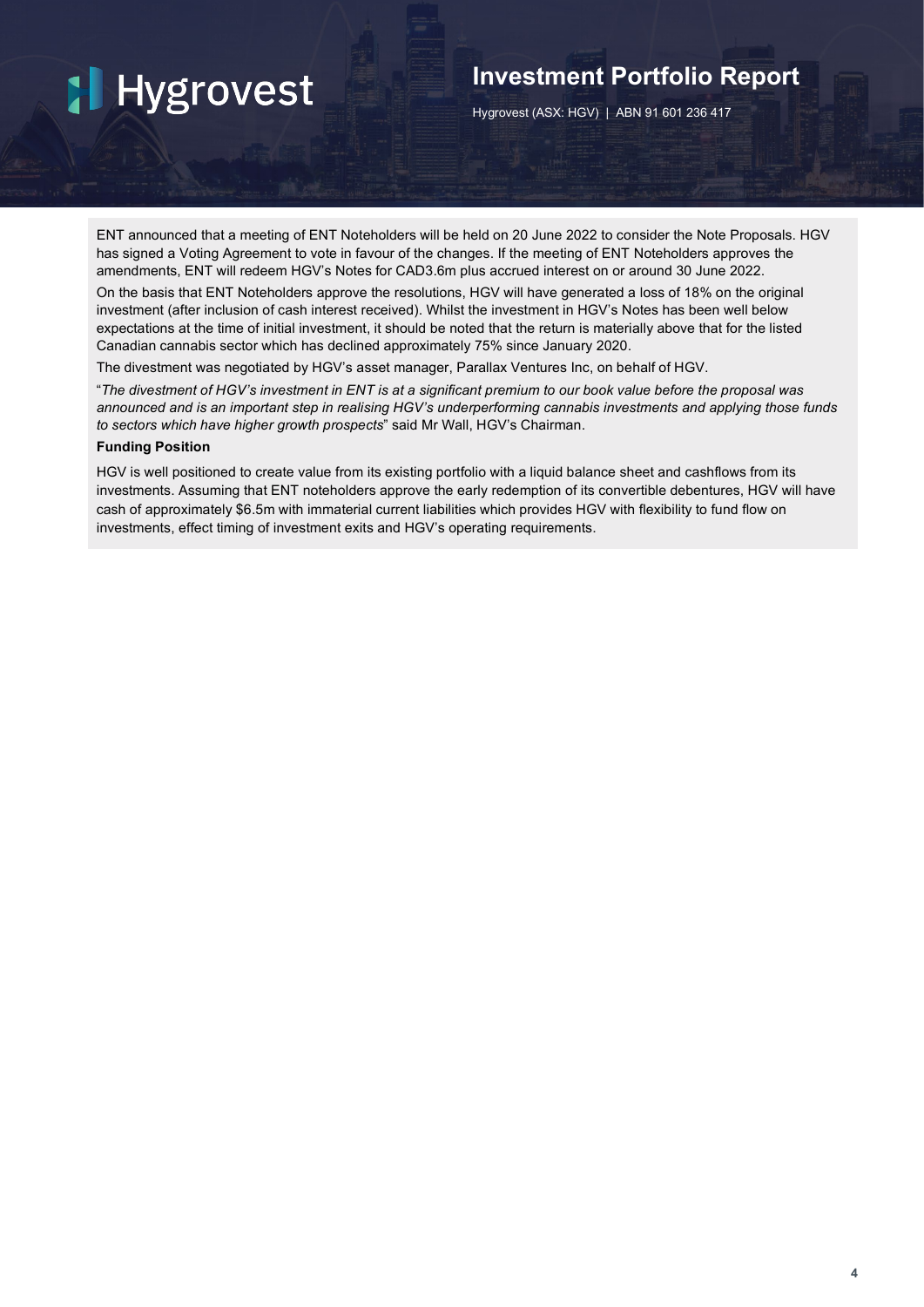## **Investment Portfolio Report**

Hygrovest (ASX: HGV) | ABN 91 601 236 417

## **Parallax Ventures Portfolio Update – May 2022**

## **Our Market Overview:**

- 1) Energy and commodity price shocks, amplified by the Russian invasion of Ukraine and geopolitical response, increased risks to post-pandemic growth, inflation, and financial conditions globally.
	- a. Eurozone growth slowed in the first quarter while inflation hit a fresh record high in May.
	- b. Goldman reduced 2022 Chinese GDP growth to just 4%, which ex-2020 would be the slowest growth rate since 1990.
	- c. Large institutional investors are not abandoning the ESG trend or insistence that companies need to be prepared to change as the energy transition progresses. But some, including BlackRock, acknowledge the current energy market pressures and the need for investment in both traditional and renewable energy sources.
- 2) Higher financial volatility, although largely orderly, underscores risk of sharp corrections; non-banks are most exposed to duration, credit and liquidity risks, while banks see increased credit risks and defaults.
	- a. Further corrections in financial markets could be triggered by an escalation of the war, even weaker global growth or if monetary policy needs to adjust faster than expected.
	- b. The market is reacting to the de-leveraging going on. There are some liquidation events out there as well, and that is one of those 'selling begets more selling' type of environments.
	- c. Not enough confidence out there to come in there and meaningfully put money back to work.
	- d. Once you start to see leverage start going back up, cash coming in from the sidelines, that to me would be an indication that there is at least a little bit more certainty in the outlook for a lot of these people on the sidelines to come back in.
- 3) Sovereigns, corporates, and households face higher interest rates and cost pressures that could test debt sustainability and demand globally.
	- a. Sri Lanka has defaulted on its debts for the first time in its history. It has faced an economic and political crisis triggered by global shock waves from the pandemic and the war in Ukraine. Inflation has hit 40% and the shortages of food, fuel, and medicines combined with the rolling power blackouts, have led to nationwide civil unrest. Their currency has been collapsing and in the face of rising US dollars, they are unable to pay their debt.
	- b. Retailers including from Walmart and Target last week to Dick's Sporting Goods [\(DKS\)](https://finance.yahoo.com/quote/DKS/) and Abercrombie & Fitch [\(ANF\)](https://finance.yahoo.com/quote/ANF) this week slashed their earnings forecasts for the year as the companies absorbed rising goods and transportation costs.
	- c. Snap [\(SNAP\)](https://finance.yahoo.com/quote/SNAP?p=SNAP&.tsrc=fin-srch) [warned](https://finance.yahoo.com/news/snap-stock-crashes-after-macroeconomic-environment-warning-152804753.html) earlier this week that it would post weaker-than-expected sales and profit results this year as the macroeconomic environment "deteriorated further and faster than anticipated.
	- d. In the US, new single-family home sales plunged by 16.6% from March and were down 26.9% year on year. New home sales dropped to the lowest level since the lockdown in April 2020. Conversely, defaults on mortgages and credit cards are steadily rising.
- 4) US Federal Reserve policy
	- a. Fed minutes released May 25th indicated that officials are prepared to move ahead with multiple 50 basis points interest rate increases.
	- b. In addition, the Federal Open Market Committee said policy may have to move past "neutral" and into "restrictive" territory.
	- c. The minutes indicate that members are hopeful they can bring down inflation, but also concerned about financial stability risks.
	- d. The weak demand of a slowing economy combined with base effects going into reverse will likely see inflation moderate to less nose-bleed levels in the coming months.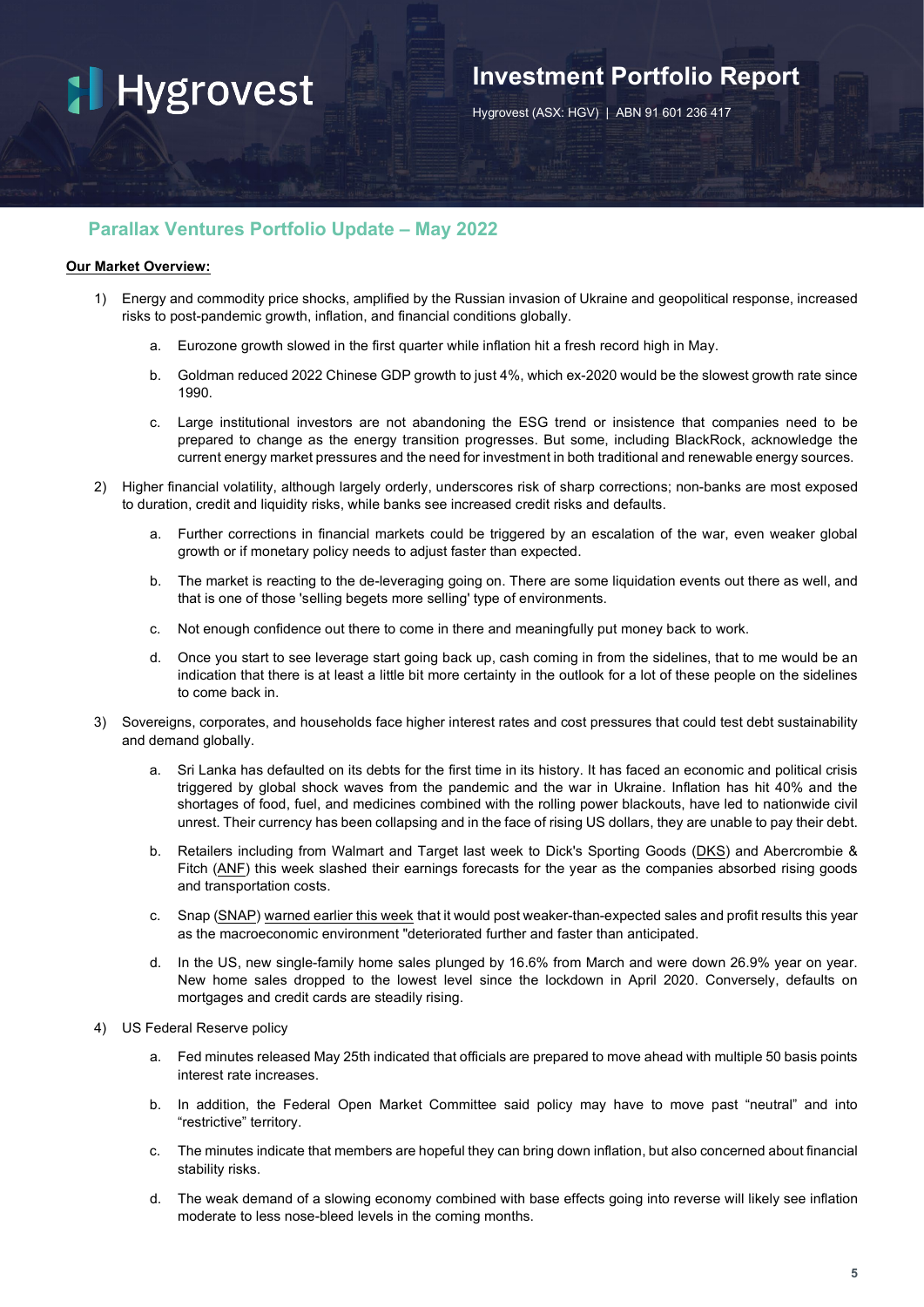## **Investment Portfolio Report**

Hygrovest (ASX: HGV) | ABN 91 601 236 417

e. If the coming slowdown doesn't take inflation down to prior recessionary troughs (around 1%/1.5% core), central banks will once again be faced with the hawk/dove dilemma and we suspect the central banks in the end will be doves – which means, for risk assets: First crash (happening), then boom.

## **Select Portfolio Company Highlights:**

- **Entourage Health Corp (ENT).** HGV has agreed to support proposed changes to the terms of the unsecured convertible debentures issued by Entourage Health Corp (ENT or the Company) which would allow HGV to divest its investment in ENT convertible debentures (the Notes). The Company has announced that a meeting of ENT Noteholders will be held in late June 2022 to consider the Note Proposals. HGV has signed a voting agreement to vote in favour of the changes. If the meeting of ENT Noteholders approves the amendments, ENT will redeem HGV's Notes for CAD3.6m plus accrued interest on or around 30 June 2022 which is a premium to HGV's book value of CAD2.5m as at 30 April 2022. Whilst the investment in HGV's Notes has been below expectations at the time of initial investment, it should be noted that the return is materially above that for the listed Canadian cannabis sector which has declined approximately 75% since January 2020.
- **Harvest One (HVT).** Harvest One has agreed to a supply agreement with Canopy Growth which enables Harvest One to sell its LivRelief topical creams on Canopy's Spectrum Therapeutics' online medical store. They have also reported March 2022 (Q3) financials which are encouraging – revenue is up due to US based sales and costs continue to decrease. Management anticipates that "sales volumes, net revenues, and Adjusted EBITDA will continue to improve through the next quarter due to continued increases in infused topical sales, expanded distribution coverage, product launch and branding initiatives, improvements in gross profit, a continued focus on reducing overhead costs, continued entry into the U.S. market, the normalization of the supply chain, and a reduction in pricing pressures though market rationalization."
- **Southern Cannabis Holdings**. Product focus paying off revenues are nearly double per month from 6 months ago and the Prescription Vape business while still small, is experiencing very positive growth with lots of repeat customers. Cash balance is expected to handle any unforeseen circumstances and they have indicated opportunity for significant revenue growth for the next fiscal year.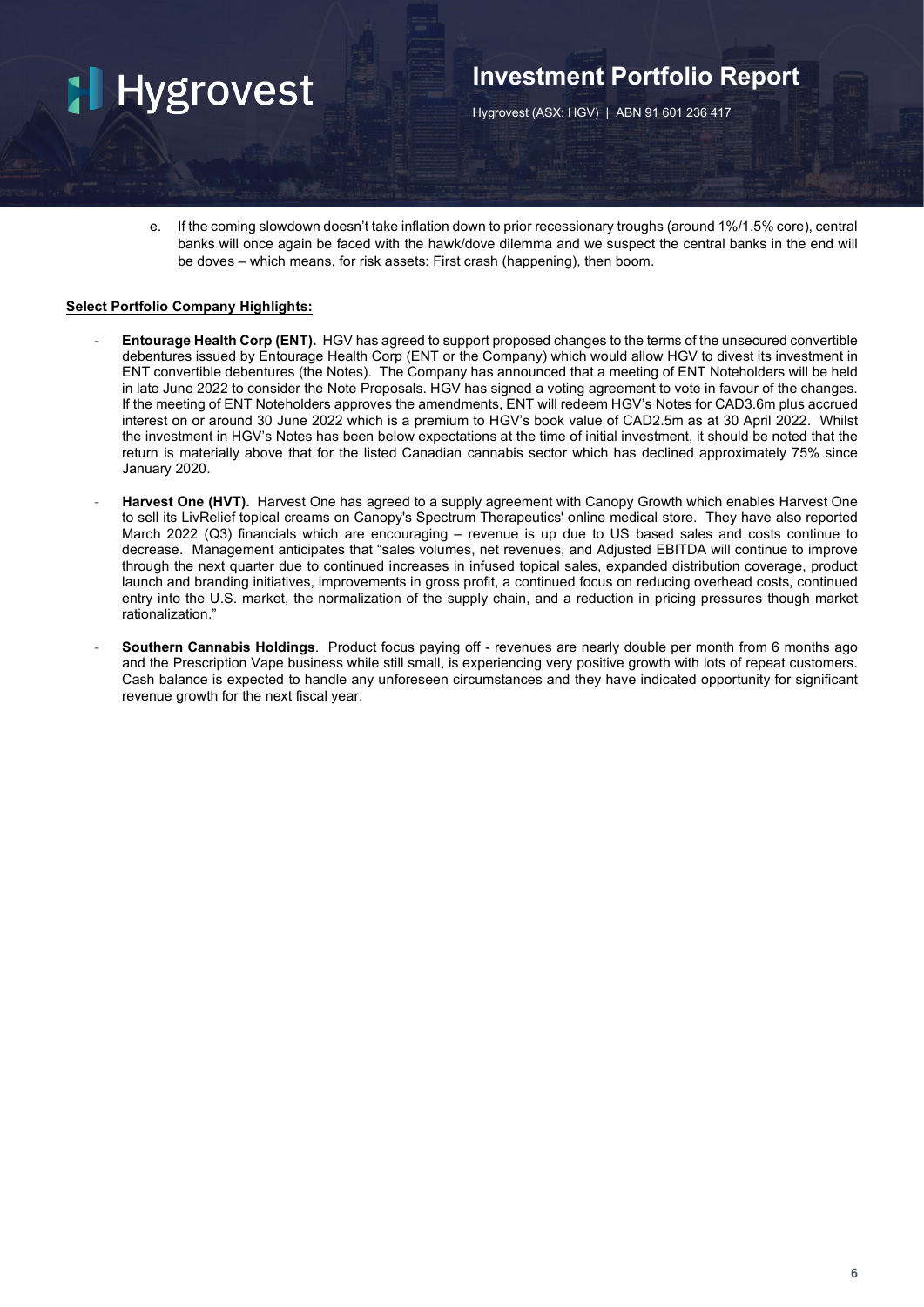# **Investment Portfolio Report**

Hygrovest (ASX: HGV) | ABN 91 601 236 417

## **Appendix One**

## **1. The year-to-date performance of Hygrovest's NTA is detailed below[8](#page-8-0):**

*Table One*

| <b>HGV Historical Performance - financial year to date</b> |            |           |           |           |           |        |                     |           |                     |        |           |
|------------------------------------------------------------|------------|-----------|-----------|-----------|-----------|--------|---------------------|-----------|---------------------|--------|-----------|
|                                                            |            | 30-Jun-18 | 30-Jun-19 | 30-Jun-20 | 30-Jun-21 |        | 31-Dec-21 31-Jan-22 | 28-Feb-22 | 31-Mar-22 30-Apr-22 |        | 31-May-22 |
| Share price \$                                             | <b>AUD</b> | 0.335     | 0.245     | 0.096     | 0.077     | 0.059  | 0.047               | 0.050     | 0.060               | 0.063  | 0.065     |
| Net Asset Value                                            | <b>AUD</b> | 0.2879    | 0.3721    | 0.1924    | 0.1750    | 0.1521 | 0.1423              | 0.1415    | 0.1491              | 0.1329 | 0.1173    |
| NTA Post Tax \$                                            | <b>AUD</b> | 0.2860    | 0.3718    | 0.1925    | 0.1747    | 0.1517 | 0.1420              | 0.1411    | 0.1487              | 0.1325 | 0.1169    |
| NTA Pre Tax \$                                             | <b>AUD</b> | 0.2900    | 0.3874    | 0.1976    | 0.1885    | 0.1633 | 0.1514              | 0.1516    | 0.1627              | 0.1416 | 0.1243    |
| Net Return - pre tax NTA - year to date                    |            | n/a       | 34%       | (49)%     | (5)%      | (13)%  | (20)%               | (20)%     | (14)%               | (25)%  | (34)%     |
| Premium/(discount) of share price to pre tax NTA           |            | 16%       | (37)%     | (51)%     | (59)%     | (64)%  | (69)%               | (67)%     | (63)%               | (56)%  | (48)%     |
| Premium/(discount) of share price to NAV                   |            | 16%       | (34)%     | (50)%     | (56)%     | (61)%  | (67)%               | (65)%     | (60)%               | (53)%  | (45)%     |
|                                                            |            |           |           |           |           |        |                     |           |                     |        |           |

### **2. Chart One demonstrates the current discount of the Hygrovest share price to the pre-tax net tangible asset value (NTA).**

*Chart One* 



## **3. Hygrovest's investment portfolio is detailed in Table Two:**

### *Table Two*

<span id="page-8-0"></span>

| Investment                                             | CSE/TSXV/<br><b>TSX Code</b> | Initial<br>Investment<br>date | Country                 | Company<br>type | Investment structure                                                                 | <b>Business</b>                                                                | <b>MOIC (current Book Value)</b><br>portfolio) | (unaudited)              | Weight    | <b>Book Value</b><br>(unaudited) | <b>Weight</b> |
|--------------------------------------------------------|------------------------------|-------------------------------|-------------------------|-----------------|--------------------------------------------------------------------------------------|--------------------------------------------------------------------------------|------------------------------------------------|--------------------------|-----------|----------------------------------|---------------|
|                                                        |                              |                               |                         |                 |                                                                                      |                                                                                | 31-May-22<br><b>Times</b>                      | 31-May-22<br><b>AUDm</b> |           | 30-Jun-21<br><b>AUDm</b>         |               |
| <b>Harvest One</b>                                     | <b>HVT</b>                   | Apr-17                        | Canada                  | Listed          | Shares and warrants                                                                  | Health and wellness<br>products                                                | 0.2                                            | 1.8                      | 6%        | 7.2                              | 17%           |
| Entourage Health Corp                                  | ENTG.DB<br>and<br>ENTG.WT    | Sep-19                        | Canada                  | Listed          | Convertible notes and<br>warrants                                                    | Cannabis products for<br>both the medical and<br>adult-use markets.            | 0.8                                            | 4.1                      | 14%       | 4.5                              | 10%           |
| BevCanna Enterprises Inc                               | <b>BEV</b>                   | Jan-22                        | Canada                  | Listed          | Shares and Warrants                                                                  | Cannabis beverages<br>and extracts                                             | n/a                                            | 0.5                      | 5%        |                                  | 0%            |
| <b>Listed investments</b>                              |                              |                               |                         |                 |                                                                                      |                                                                                |                                                | 6.5                      | 23%       | 11.7                             | 27%           |
| <b>Embark Health</b>                                   |                              | Jul-18                        | Canada                  | Unlisted        | Shares and Warrants                                                                  | Investment sold<br>January 2022 and<br>BEV shares received<br>as consideration |                                                | 0.0                      | 0%        | 2.6                              | 6%            |
| Weed Me                                                |                              | Dec-17                        | Canada                  | Unlisted        | Shares                                                                               | Cultivation and sales<br>of branded cannabis<br>products                       | 2.5                                            | 11.9                     | 41%       | 9.5                              | 22%           |
| Sequoya                                                |                              | Jul-19                        | Canada/ Poland Unlisted |                 | Convertible note and<br>shares                                                       | <b>CBD Extraction</b>                                                          | 0.2                                            | 0.9                      | 3%        | 3.8                              | 9%            |
| Southern Cannabis                                      |                              | Apr-18                        | Australia               | Unlisted        | Shares                                                                               | Medicinal cannabis<br>clinics and research                                     | 1.6                                            | 1.6                      | 6%        | 4.3                              | 10%           |
| J Supply                                               |                              | Feb-19                        | Canada                  | Unlisted        | Shares                                                                               | Retailer of cannabis<br>products                                               | n/a                                            | 0.3                      | $1\%$     | 0.3                              | 1%            |
| Vintage Wine Estate                                    |                              | Aug-19                        | Canada                  | Unlisted        | <b>Bespoke A Limited</b><br>Partnership holds VWE<br>shares and founders<br>warrants | Investment in beverage<br>businesses                                           | 1.4                                            | 2.1                      | 7%        | 3.2                              | 7%            |
| Valo Therapeutics                                      |                              | <b>Nov-21</b>                 | Finland                 | Unlisted        | Convertible notes                                                                    | healthcare                                                                     | n/a                                            | 1.0                      | 3%        | 0.0                              | 0%            |
| Brainworks Foundry Inc.<br><b>Unlisted investments</b> |                              | Aug-21                        | <b>USA</b>              | Unlisted        | Shares                                                                               | healthcare                                                                     | 1.0                                            | 1.4<br>19.2              | 5%<br>67% | 0.0<br>23.7                      | 0%<br>55%     |
|                                                        |                              |                               |                         |                 |                                                                                      |                                                                                | 0.5                                            | 25.7                     | 89%       | 35.4                             | 81%           |
| Cash                                                   |                              |                               |                         |                 |                                                                                      |                                                                                |                                                | 2.4                      | 8%        | 3.4                              | 8%            |
| Company tax refund receivable                          |                              |                               |                         |                 |                                                                                      |                                                                                |                                                | 0.6                      | 2%        | 4.6                              | 11%           |
| <b>Total Portfolio</b>                                 |                              |                               |                         |                 |                                                                                      |                                                                                |                                                | 28.7                     | 100%      | 43.5                             | 100%          |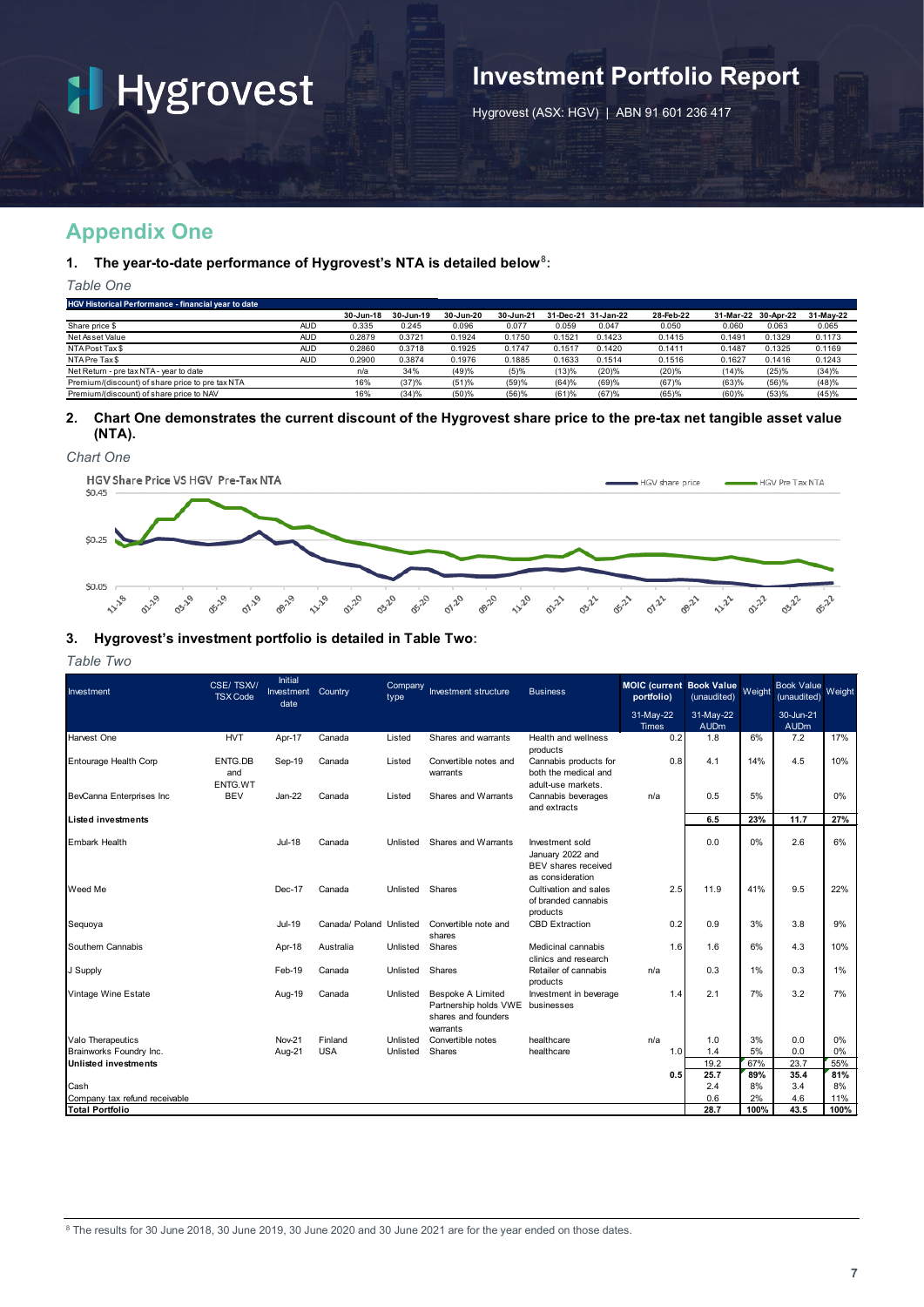# **Investment Portfolio Report**

Hygrovest (ASX: HGV) | ABN 91 601 236 417

## **Appendix One** continued

## **4. Hygrovest listed investments**

The details of HGV's listed investments are detailed in Table Three below:

## *Table Three*

|                                 | <b>TSXV/TSX</b> |                                   | <b>Number of</b>  |                         | <b>Book</b>         | <b>Book</b>             | <b>Book</b>   |
|---------------------------------|-----------------|-----------------------------------|-------------------|-------------------------|---------------------|-------------------------|---------------|
| Investment                      | Code            | Valuation methodology             | <b>securities</b> | <b>Market Price</b>     | Value               | Value                   | Value         |
|                                 |                 |                                   |                   |                         |                     | (unaudited) (unaudited) | (unaudited)   |
|                                 |                 |                                   | 31-May-22         | 31-May-22               |                     | 31-May-22 31-May-22     | 30-Jun-21     |
|                                 |                 |                                   |                   | <b>Foreign Currency</b> | Foreign<br>Currency | <b>AUD000</b>           | <b>AUD000</b> |
| Harvest One                     |                 |                                   |                   |                         |                     |                         |               |
| - shares                        | <b>HVT</b>      | listed price                      | 55, 557, 994      | 0.030                   | 1,667               | 1,831                   | 6,261         |
| - warrants                      | unlisted        | <b>Black Scholes using listed</b> |                   |                         |                     |                         | 963           |
|                                 |                 | price as key input                |                   |                         |                     |                         |               |
| <b>Total HGV investment</b>     |                 |                                   |                   |                         | 1,667               | 1,831                   | 7,224         |
|                                 |                 |                                   |                   |                         |                     |                         |               |
| Entourage Health Corp           |                 |                                   |                   |                         |                     |                         |               |
| debentures                      | ENTG.DB         | Listed price - the total          | 6,000,000         | 58.0                    | 3,480               | 3,822                   | 4,250         |
|                                 |                 | number of securities              |                   |                         |                     |                         |               |
|                                 |                 | multiplied by listed price        |                   |                         |                     |                         |               |
|                                 |                 | divided by 100                    |                   |                         |                     |                         |               |
| warrants                        | ENTG.WT         | Listed price                      | 3,750,000         | 0.020                   | 75                  | 82                      | 221           |
| <b>Total HGV investment</b>     |                 |                                   |                   |                         | 3,555               | 3,905                   | 4,471         |
|                                 |                 |                                   |                   |                         |                     |                         |               |
| Vintage Wine Estate             |                 |                                   |                   |                         |                     |                         |               |
| - shares                        | VWE.U           | Listed price                      | 60,000            | 8.9                     | 535                 | 745                     | 962           |
| warrants                        | VWE.WT.U        | Listed price                      | 666,670           | 1.420                   | 947                 | 1,317                   | 2,217         |
| <b>Total HGV investment</b>     |                 |                                   |                   |                         | 1,482               | 2,062                   | 3,179         |
| <b>Bevcanna Enterprises</b>     |                 |                                   |                   |                         |                     |                         |               |
| - shares                        | <b>BEV</b>      | listed price                      | 4,873,200         | 0.095                   | 463                 | 509                     |               |
| <b>Total HGV investment</b>     |                 |                                   |                   |                         | 463                 | 509                     |               |
| <b>HGV's Listed investments</b> |                 |                                   |                   |                         | 5,685               | 6,244                   | 11,695        |

## **5. Divestments by HGV**

The details of the investments sold by HGV are detailed below:

*Table Four*

| Divested Investment                 | <b>Method of Sale</b> | Partial/ | <b>Net</b><br><b>Complete Proceeds Invested</b> | Capital          | <b>MOIC</b>     |
|-------------------------------------|-----------------------|----------|-------------------------------------------------|------------------|-----------------|
|                                     |                       |          | <b>AUDm</b>                                     | <b>AUDm</b>      | <b>Multiple</b> |
| Medipharm LABS                      | Onmarket              | Complete | 30.3                                            | 5.9              | 5.2             |
| Dosecann                            | Takeover              | Complete | 5.9                                             | 2.5              | 2.3             |
| <b>IFire and Flower Inc</b>         | Onmarket              | Complete | 1.5                                             | 1.0 <sub>l</sub> | 1.5             |
| Embark Health                       | Takeover              | Complete | 1.2                                             | 7.5              | 0.2             |
| Axiomm                              | Takeover              | Complete | 0.7                                             | 0.7              | 1.0             |
| Bevcanna (1st investment sold 2019) | Onmarket              | Complete | 0.6                                             | 0.8              | 0.8             |
| ESense                              | Onmarket              | Complete | 0.4                                             | 0.5              | 0.8             |
| Hemple                              | <b>Private Sale</b>   | Complete | 0.3                                             | 1.3              | 0.2             |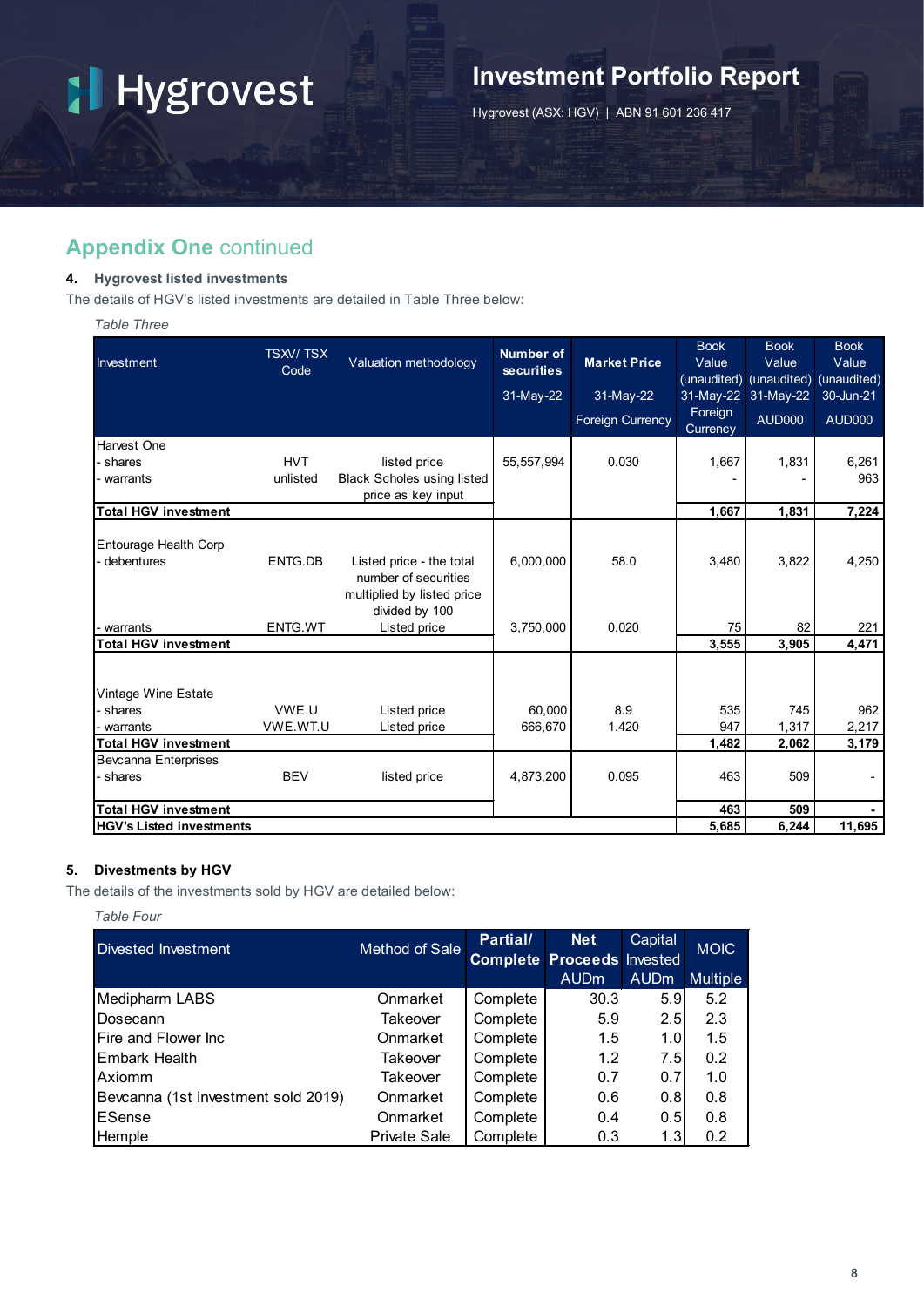## **Investment Portfolio Report**

Hygrovest (ASX: HGV) | ABN 91 601 236 417

## **6. Securities held by HGV[9](#page-10-0)**

(a) Weed Me

HGV was a foundation investor in Weed Me in December 2017 which now comprises:

- i. 3.642m shares representing approximately 14% of Weed Me's issued capital (HGV has a book value of CAD2.05 per share);
- ii. 460,830 warrants each convertible at CAD2.17 with an expiry date of 29 October 2024; and
- iii. CAD2m convertible note ("the Note") which is unsecured, bears interest at a rate of 8% per annum, repayable on 29 April 2023 and has an option to convert into 1,197,604 Weed Me shares at CAD1.67 per share.
- (b) Southern Cannabis Holdings (**SCH**)

HGV became an investor in SCH in April 2018 which now comprises:

- i. 21m shares representing approximately 17% of SCH's issued capital.
- (c) Sequoya Cannabis Ltd (Sequoya)

HGV was a foundation investor in Sequoya – the investment now comprises:

- i. CAD2.5m convertible note (advanced July 2019) is unsecured (subject to negative pledge) with an interest rate of 8% per annum and a maturity date of 19 July 2021<sup>10</sup>. The convertible note is convertible (at HGV's option) into Sequoya ordinary shares at CAD0.05 each.
- ii. CAD2.5m convertible note facility (executed April 2020) drawn to CAD1.0m, has first ranking security bearing interest of 8% per annum and a maturity date of 15 April 2022. The convertible note is convertible (at HGV's option) into ordinary shares at CAD0.10 per share.
- iii. 19m ordinary shares (27% shareholding) in Sequoya.
- (d) Harvest One (**HVT**)

HGV was a foundation investor in HVT – the investment now comprises:

- i. 55,557,994 common shares of HVT (the "Common Shares") (22% shareholding).
- (e) Entourage Health Corp (**ENT**) (formerly known as WeedMD)

HGV's investment was made in September 2019 – the investment now comprises:

- i. CAD6m in 8.5% unsecured Convertible Debenture units issued by **ENT** which HGV has the option to convert into 3.75m shares by 25 September 2022. The debenture units have preference over ordinary shares with interest paid to HGV on a six-monthly basis. The market value of the notes is calculated by multiplying the CAD6m by the market price divided by 100.
- ii. Listed Warrants that allow HGV to acquire an additional 3.75m shares for CAD1.80 each by 25 September 2022.

HGV has agreed to support the proposed changes to the terms of the unsecured convertible debentures issued by ENT which would allow HGV to divest its investment in ENT convertible debentures (the Notes).

The release by ENT on 14 May 2022 details the changes proposed by ENT which would allow HGV to complete the divestment of ENT which bring forward the maturity date from 25 September 2022 to 30 June 2022 and reduce the redemption percentage from 100% to 60% of face value (the Note Proposals).

ENT has announced that a meeting of ENT Noteholders will be held in late June 2022 to consider the Note Proposals. HGV has signed a voting agreement to vote in favour of the changes. If the meeting of ENT Noteholders approves the amendments, ENT will redeem HGV's Notes for CAD3.6m plus accrued interest on or around 30 June 2022 which is a premium to HGV's book value of CAD2.5m as at 30 April 2022.

(f) Vintage Wine Estates, Inc. (**VWE**)

HGV was a foundation investor in VWE (formerly known as Bespoke Capital Acquisition Corp) (TSX: VWE, VWE.WT.U) through its investment in Bespoke A LP – HGV's investment has an indirect economic interest in the Founder's Shares

<span id="page-10-0"></span><sup>&</sup>lt;sup>9</sup> Information current at the month of this report.

<span id="page-10-1"></span><sup>10</sup> HGV is holding discussions with Sequoya to recapitalise the company including potential extension of HGV's convertible note maturity date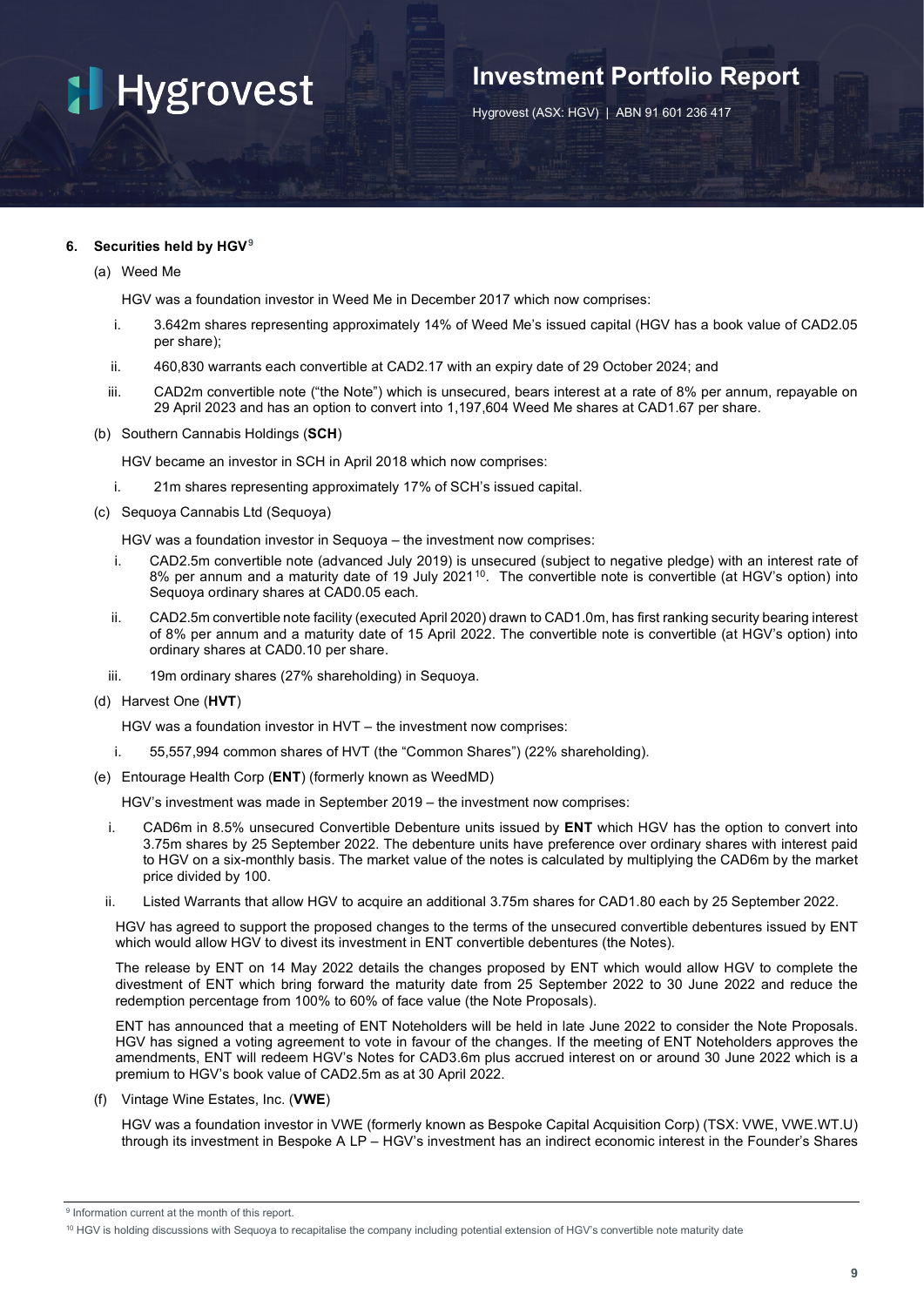## **Investment Portfolio Report**

Hygrovest (ASX: HGV) | ABN 91 601 236 417

and Founder's Warrants (the investment decisions are controlled by the General Partner which is Bespoke Capital Partners LLC) as follows:

- i. 60,000 Founder's Shares which are equivalent to 60,000 listed common shares of VWE (the "Common Shares").
- ii. 666,667 Founder's warrants which are equivalent to the listed Share purchase warrants (the "Warrants"). Each Warrant entitles the holder to purchase one listed Common Share at a price of CAD11.50 at any time until five years after completion of the Qualifying Transaction.

The Founder's Shares and Founder's Warrants are subject to a lock up agreement for 18 months from closing of the transaction on 7 June 2021.

(g) Brainworks Foundry Inc. (**Brainworks**)

HGV's investment was made in August 2021 and comprises:

- i. 1,234,568 shares representing approximately 7% of Brainworks' issued capital.
- (h) Valo Therapeutics Oy (**Valo**)

HGV's investment was made in November 2021 and comprises:

- i. 1,000,000 notes.
- (i) BevCanna Enterprises Inc (**BEV**)

HGV received its investment in BEV in January 2022 as a result of accepting a takeover offer by BEV for all the issued capital of Embark Health Inc. – the investment comprises:

i. 4,873,200 common shares of BEV (2% shareholding).

#### **7. Securities held by HGV[11](#page-11-0)**

Outlined in the table below is the current strategy for HGV's Portfolio of investments:

<span id="page-11-0"></span>

|                                                   | <b>Book Value</b><br>(unaudited) |                                                                                                                                                                                                                                                                                                                                                                                                                                                                    |
|---------------------------------------------------|----------------------------------|--------------------------------------------------------------------------------------------------------------------------------------------------------------------------------------------------------------------------------------------------------------------------------------------------------------------------------------------------------------------------------------------------------------------------------------------------------------------|
| Investee                                          | 31 May-2022                      | <b>Current Portfolio Strategy</b>                                                                                                                                                                                                                                                                                                                                                                                                                                  |
|                                                   | <b>AUDm</b>                      |                                                                                                                                                                                                                                                                                                                                                                                                                                                                    |
| Weed Me                                           | 11.9                             | Weed Me is the best performing investment in HGV's portfolio. The company is in the high revenue<br>growth stage – it has generated sufficient sales growth to more than offset the decline in market<br>valuation multiples and HGV remains optimistic for future capital growth from its investment. HGV is<br>working with the company to maximise exit value with the option of realising a material portion of<br>HGV's investment during the next 12 months. |
| Harvest One                                       | 1.8                              | HGV's is the largest shareholder with 22% holding in the restructured listed cannabis business.                                                                                                                                                                                                                                                                                                                                                                    |
| Sequoya                                           | 0.9                              | Sequoya is seeking new capital. HGV is considering an extension of loan facilities.                                                                                                                                                                                                                                                                                                                                                                                |
| Entourage Health<br>Corp                          | 4.1                              | Subject to ENT noteholder approval on 20 June 2022 HGV will complete divestment on 30 June<br>2022.                                                                                                                                                                                                                                                                                                                                                                |
| Vintage Wine<br>Estate (VWE)                      | 2.1                              | HGV is a small investor in VWE – the investment is in escrow until December 2022 – HGV is not a<br>long-term holder.                                                                                                                                                                                                                                                                                                                                               |
| Southern<br>Cannabis<br>Holdings (SCH)            | 1.6                              | SCH is diversifying its products to continue sales growth – HGV is working with SCH's management<br>to produce a liquidity event in the next 12 months.                                                                                                                                                                                                                                                                                                            |
| <b>Brainworks</b><br>Foundry Inc.<br>(Brainworks) | 1.4                              | Brainworks is a new investment in digital healthcare made in September 2021.                                                                                                                                                                                                                                                                                                                                                                                       |
| <b>BevCanna</b>                                   | 0.5                              | HGV is a small investor in BevCanna as a result of the takeover by BevCanna of Embark Health in<br>January 2022. HGV's listed BevCanna shares will be released progressively from escrow in the next<br>12 months. HGV is not a long-term holder.                                                                                                                                                                                                                  |
| Valo Therapeutics<br>(Valo)                       | 1.0                              | Valo is a new investment in healthcare made in November 2021. HGV's is supportive of the<br>company's targeted public listing in 2022.                                                                                                                                                                                                                                                                                                                             |
| Cash                                              | 2.4                              | Funds for new investment and operating costs.                                                                                                                                                                                                                                                                                                                                                                                                                      |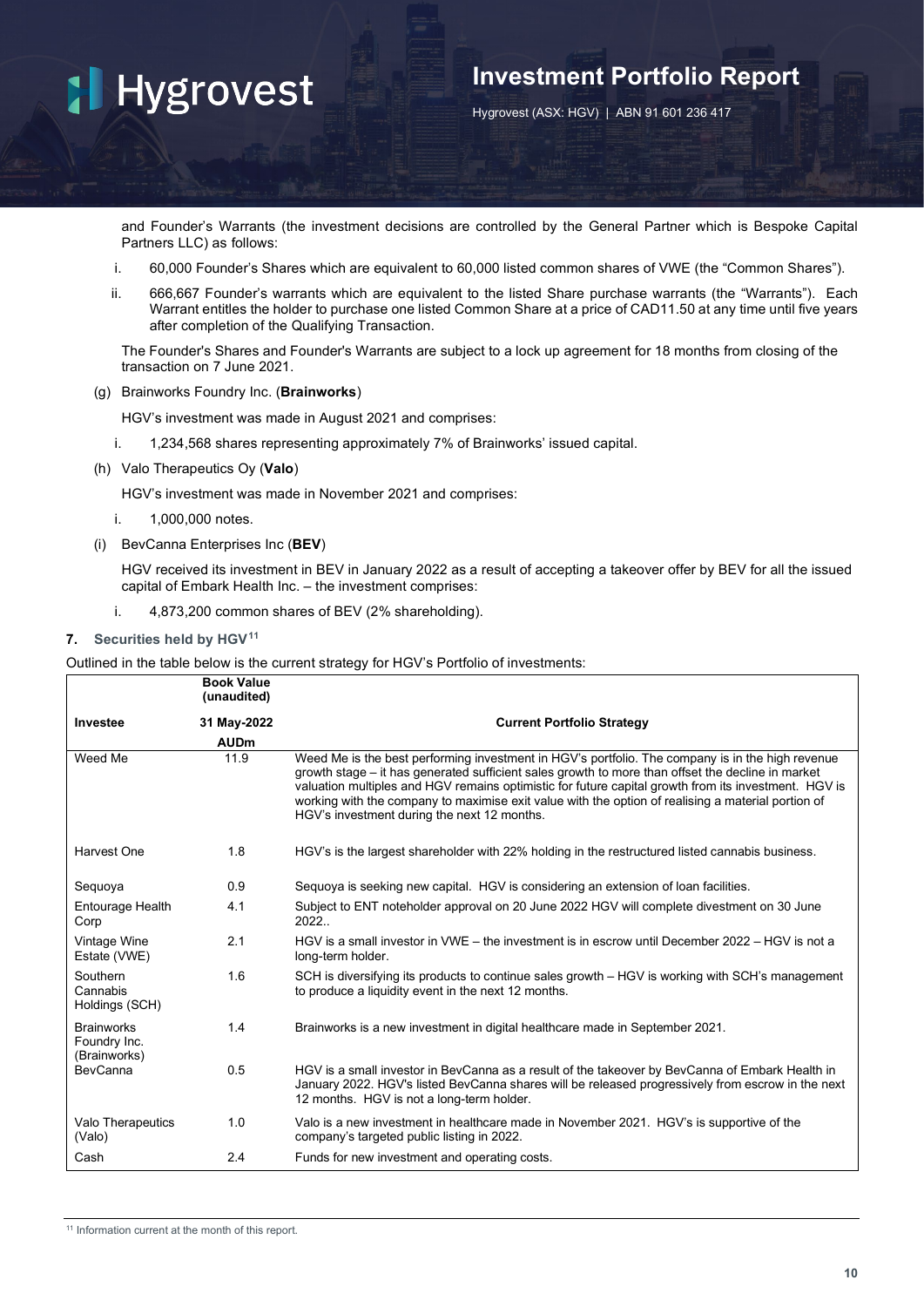## **Investment Portfolio Report**

Hygrovest (ASX: HGV) | ABN 91 601 236 417

## **8. Valuation of Assets**

HGV values its investments by applying the following principles:

- (a) Listed securities the book value is based on the closing share prices for public companies at period end converted into Australian dollars at the relevant prevailing foreign exchange rates at month end.
- (b) Unlisted equity securities HGV's preference is to value its unlisted investments applying an Enterprise Value to Net<sup>[12](#page-12-0)</sup> Revenue Multiple (Canadian multiple of 2.5 (prior month 3) and Australian multiple of 2.3 (prior month 2.8) as at 28 May 2022) provided these valuations are materially consistent with any recent capital raises by the investee. HGV also applies a discount of 15% the valuation to account for the unlisted company status of these investments. In the absence of material historical revenue, the book value is based on the most recent material funding round share prices for private companies converted into Australian dollars at the relevant prevailing foreign exchange rates. In the absence of a recent capital raise or arm's length transaction, management considers all available information, including benchmarking of instruments to market movements indicated by relevant indices. HGV also takes in to account the recommendations of its asset manager, Parallax Ventures, where it is considered that the fair value should be less than book value in the absence of other valuation indicators due to outlook for the individual business.
- (c) Convertible debentures and loan instruments the book value is based on HGV's assessment of the capacity of the investee to repay principal and interest.
- (d) Unlisted warrants and note conversion options the book values also include the unrealised gain arising from valuation of unlisted warrants using the Black-Scholes pricing model. The Black-Scholes attributes a value to warrants which may be "out of the money" at month end. The Black Scholes model is commonly used to determine the fair price or theoretical value for a call, or a put option based on six variables such as volatility, type of option, underlying stock price, time to expiry, strike price, and risk-free rate. The warrant valuation ascribed through Black Scholes assumes that the warrant is exercised on the expiry date of the warrant which may not be the actual outcome e.g. HGV decides to exercise the warrant prior to expiry.

The Net Asset Value or NAV is calculated after deducting a provision for company tax on any net unrealised gains that may arise on such a theoretical disposal. HGV does not hedge the carrying value of existing investments denominated in non-AUD currencies. HGV's financial statements are subject to statutory audit or review by our independent auditor BDO Audit (WA) Pty Ltd, at 31 December and 30 June each year.

## **Note:**

- a) All information within this release is unaudited unless stated otherwise.
- b) The book value includes shares, convertible notes, options, loans, warrants and accrued interest.

### **9. Dividend Policy**

On 7 June 2019, HGV announced its intention to distribute 20% of its annual profit after tax after excluding unrealised gains and losses on investments (Annual Profit). The policy first applied in respect of the Annual Profit for the year ended 30 June 2020. The dividend would be payable within three months of each half year after the completion of the half year and annual financial statements. It is HGV's intention that any dividend would benefit from available franking credits held by HGV. HGV updated shareholders that there was no dividend payable in respect of the half year ended 31 December 2021 in the Appendix 4D released on 23 February 2022.

### **10. Investment Policy**

HGV Limited (ASX: HGV) is an Australian-listed, specialist investment company that has traded on the ASX since 2015. Investors in Hygrovest gain exposure to a portfolio which concentrates on producing capital growth for shareholders over the medium term from investments in listed and unlisted equities and other financial assets.

Currently, HGV's investments are largely minority holdings in Australian and offshore cannabis-related businesses reflecting the company's early focus. HGV has expanded its investment mandate to other high growth industries such as natural resources, healthcare and the digital economy.

<span id="page-12-0"></span>In December 2021, HGV's Shareholders approved the broadening of the HGV investment mandate by removing the restriction that limited HGV's investments in non-cannabis assets to 25% of its total assets. HGV believes that there are opportunities to enhance the returns to Shareholders by further diversifying its investment portfolio to include strategic investments in sectors outside of cannabis (Diversification).